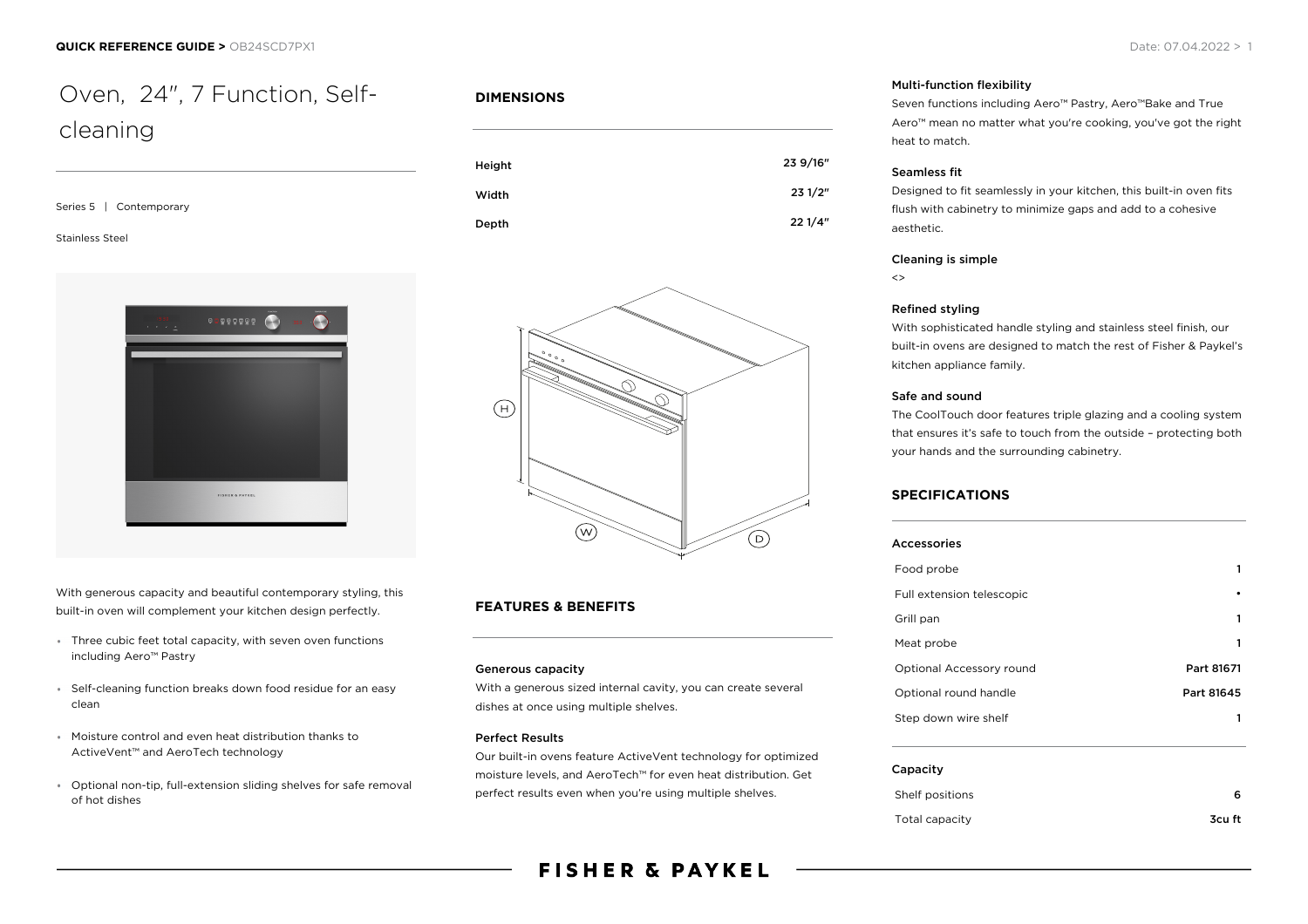## **QUICK REFERENCE GUIDE >** OB24SCD7PX1 Date: 07.04.2022 > 2

| Usable capacity                | 2.5cu ft |
|--------------------------------|----------|
| Cleaning                       |          |
| Acid resistant graphite enamel |          |
| Removable oven door            |          |
| Removable oven door inner      |          |
| Removable shelf runners        |          |
| Self-clean                     |          |
| Controls                       |          |
| Audio feedback                 |          |
| Automatic cooking/minute       |          |
| Automatic pre-set              |          |
| Celsius/Fahrenheit             |          |
| Electronic capacitive touch    |          |
| Electronic clock               |          |
| Electronic oven control        |          |
| Precise electronic temperature |          |
| Sabbath mode                   |          |
| Soft close doors               |          |
| Turned stainless dials with    |          |
| <b>Functions</b>               |          |
| Aero Bake                      |          |
| Aero Broil                     |          |
| Aero Pastry                    |          |
| <b>Bake</b>                    |          |
| Broil                          |          |
| Maxi Broil                     |          |

| Number of functions       | 7          |
|---------------------------|------------|
| Rapid proof               |            |
| Roast                     |            |
| Self-clean function       |            |
| True Aero                 |            |
| Vent bake                 |            |
| Warm                      |            |
| Performance               |            |
| ActiveVent™ system        |            |
| AeroTech™ technology      |            |
| Automatic rapid pre-heat  |            |
| Broil power               | 3200W      |
| Whisper quiet cooking     |            |
| <b>Power requirements</b> |            |
| Amperage                  | 19A        |
| Supply frequency          | 60Hz       |
| Supply voltage            | 208 - 240V |
| <b>Product dimensions</b> |            |
| Depth                     | 221/4"     |
| Height                    | 23 9/16"   |
| Width                     | 23 1/2"    |
| Safety                    |            |
| ADA compliant             |            |
| Advanced cooling system   |            |
|                           |            |
| Balanced oven door        |            |

```
Control panel key lock •
Non-tip shelves •
SKU 82258
```
The product dimensions and specifications in this page apply to the specific product and model. Under our policy of continuous improvement, these dimensions and specifications may change at any time. You should therefore check with Fisher & Paykel's Customer Care Centre to ensure this page correctly describes the model currently available. ? Fisher & Paykel Appliances Ltd 2020

# **FISHER & PAYKEL**